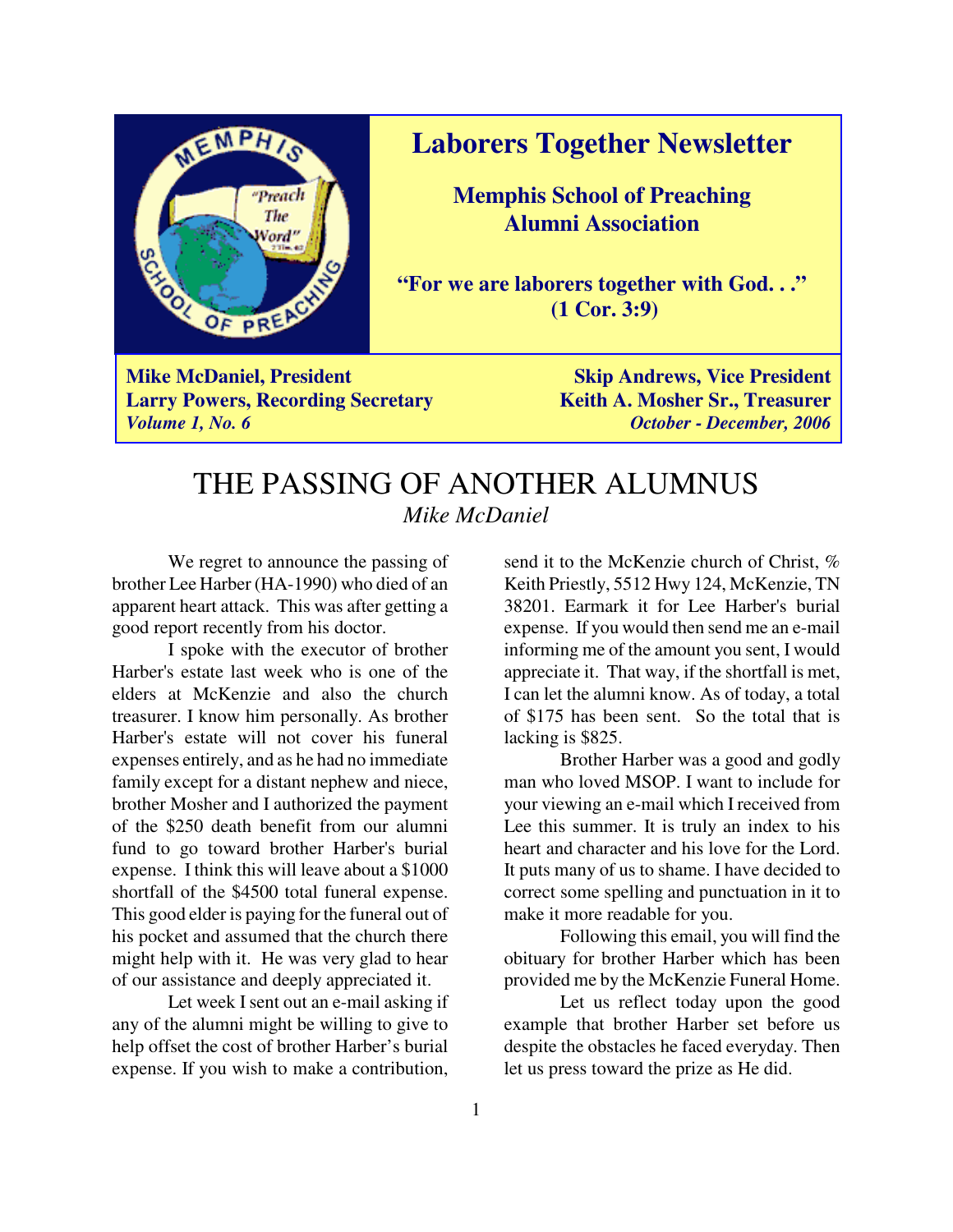From: lee harber To: mmmcdaniel@earthlink.net Sent: 6/18/2006 1:05:39 PM Subject: lee harber

#### Dear Mike,

How are you? I am doing great. I finally got a brace on my shoe, so I can walk better now. I am writing about several things.

1. I have a student in Shuykl Hhaven, PA,17972. She is a student of mine that has taken all the TFTW courses. She says there is no faithful church there. So if we have any alumni there, I would love to have them write her or go to see her.

2. I was thinking about how we could raise money for the new apt. house. If all of the alumni and us honorary alumni, could write a book, we could sell it all let all the money go to the apartments. I have some ideas. When I left school, I did contact brother Green and had him to make me a tape of all my teachers. There was a lesson from brother Hearn, Young, Renshaw, Curry, and the other ones. Ii am sure that all of us would profit and enjoy a tape of all the teachers. Now, of course I am no preacher. The only way I could is by sending my check. Also, we all love Bible geography, but we forget a lot of it. There should be some of brother Curry's geography tapes at school if we could get permission to use them. Also about 10 years ago, I got to go on the Restoration trip. Of course, I know there were parts of it we could not video tape. I am sure that ever Christian could profit by having a tape of our roots in this country. I know the church started in Jerusalem, but a lot of Christians do not know about that there were men before Campbell that pointed us in that direction, and it could clear up, for once and for all, that the Campbell's, did not start the church. Also, I have another idea. I would like the e-addresses of all the alumni, in Tenn, so I can ask them to see about the price

of putting a add in their local paper. The Lord has given me the talent to teach the gospel through Bible correspondence course use, so I need all the help I can get. Well, see what you think about the project, to help with the housing. You might have a better idea. And could I receive your e-paper? I was made as alumni you know. Ha. Thanks for whatever you can do.

Lee

## **Obituary For Lee Harber**

(As Provided By McKenzie Funeral Home)

Services for Mr. Gordon Lee Harber, 59, will be held Sunday, November 12, 2006 at 2:00 pm at McKenzie Church Of Christ with Bro. Jim Roberts officiating. Interment will follow at Walnut Grove Cemetery near Trenton, TN. The family will receive friends on Sunday, November 12, 2006 from 12:00 Noon until Service Time of 2:00 pm at the McKenzie Church Of Christ.

Mr. Harber, died Thursday, November 9, 2006 at McKenzie Health Care Center. He was born on May 4, 1947 in Trenton, TN to the late Gordon Harber and Hazel Grimes. He was a member of McKenzie Church Of Christ. He was preceded in death by one brother ( Billy "Tony" Harber ) one sister ( Martha June Mullins ).

Survivors include one Niece (Carla June Higdon) of Bruceton, TN. Three Nephews (James Mullins) of Bradford, TN., (Shayne Mullins) of Freemont, CA. and (Steven Harber) of MS.

#### **Yet Another Death**

Word has been received of the passing of Jim Franks (1970). No other information has been received. We extend our sympathy to his family and friends.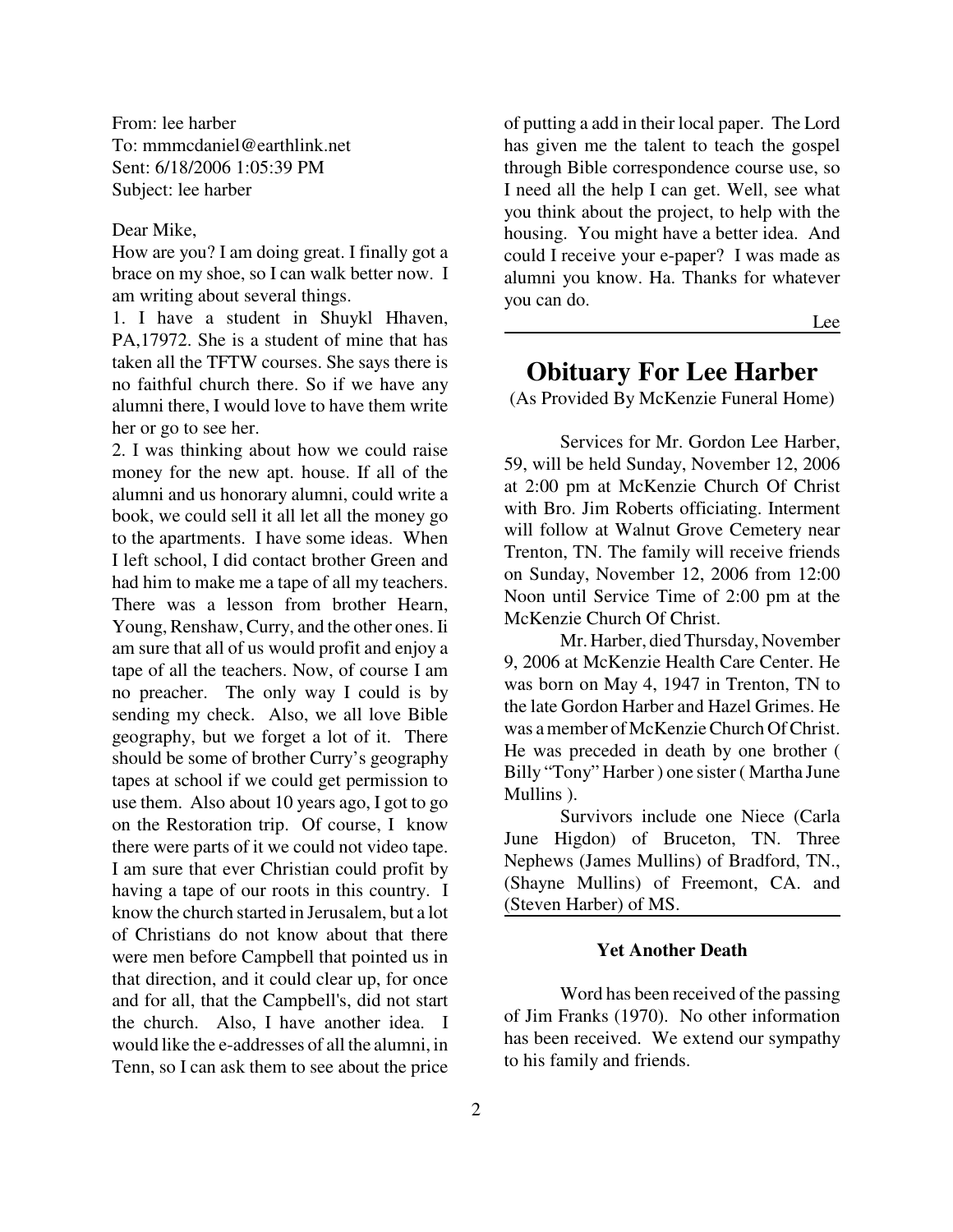# SOFTWARE OPTIONS FROM MICHAEL GILBERT

Brother Michael Gilbert (2000) has asked me to pass along to our alumni that there is now an alternative to Adobe reader called "Foxit" and the website is http://www.foxitsoftware.com/pdf/rd\_intro. php. It is a much smaller program than Adobe, but it works well for him so far. Also, for those gospel preachers who may need an office suite (such as Microsoft Office) but can't afford to purchase it (or don't want to pay

Microsoft's high prices), brother Gilbert says there is a free alternative called OpenOffice. It has a word processor that is highly compatible with MS Word and a presentation program comparable to Powerpoint, and a few other things as well. I am glad to pass along this information to our alumni. If you have other good information about software that may not be commonly known, I will be happy to pass that word along.

## BIRTH ANNOUNCEMENTS

Congratulations to Matthew (2004) and Lauren Martin on the birth of their son, Jack, who was born September  $7<sup>th</sup>$ . Matthew is the associate preacher of the Forest Hill Church of Christ in Memphis.

Congratulations to Bobby (1996) and Renee O'Dell on the birth of their daughter, Salem, who was born September 18<sup>th</sup>. Salem was also welcomed by big sisters, Sidney and Savannah. Bobby preaches for the Woodland Hills Church of Christ in Memphis.

## PRAYER REQUESTS

Sister Brenda Rutherford, wife of Rod Rutherford (1974) is undergoing chemotherapy and radiation for cancer. We appreciate Brenda very much for her work's sake over the years. Why not send her a card? Address: P.O. Box 268, Powell, TN 37849.

Brother Ted Clarke has been engaged in a battle with prostate cancer. On November  $27<sup>th</sup>$ , he is scheduled to have surgery. He also

has one kidney with a birth defect that is only functioning at 10% and must be removed. Brother Clarke is an able gospel preacher, a fine instructor for the Bible Institute of Missouri, and served with distinction in the past as a former president of our alumni association. Please remember sister Brenda and brother Ted in your prayers. They are both special to MSOP alumni.

### THE BROWNS ARRIVE IN TANZANIA

Anthony (1982) and Shasta Brown have now arrived in Tanzania to begin their work with the Tanzania 2000 mission team. Shasta writes that they are settling in and

beginning their duties. She is keeping a journal blog of their life in Africa. You may go to http://www.travelblog.org/Africa/ Tanzania/Arusha/blog-100567.html to view it.